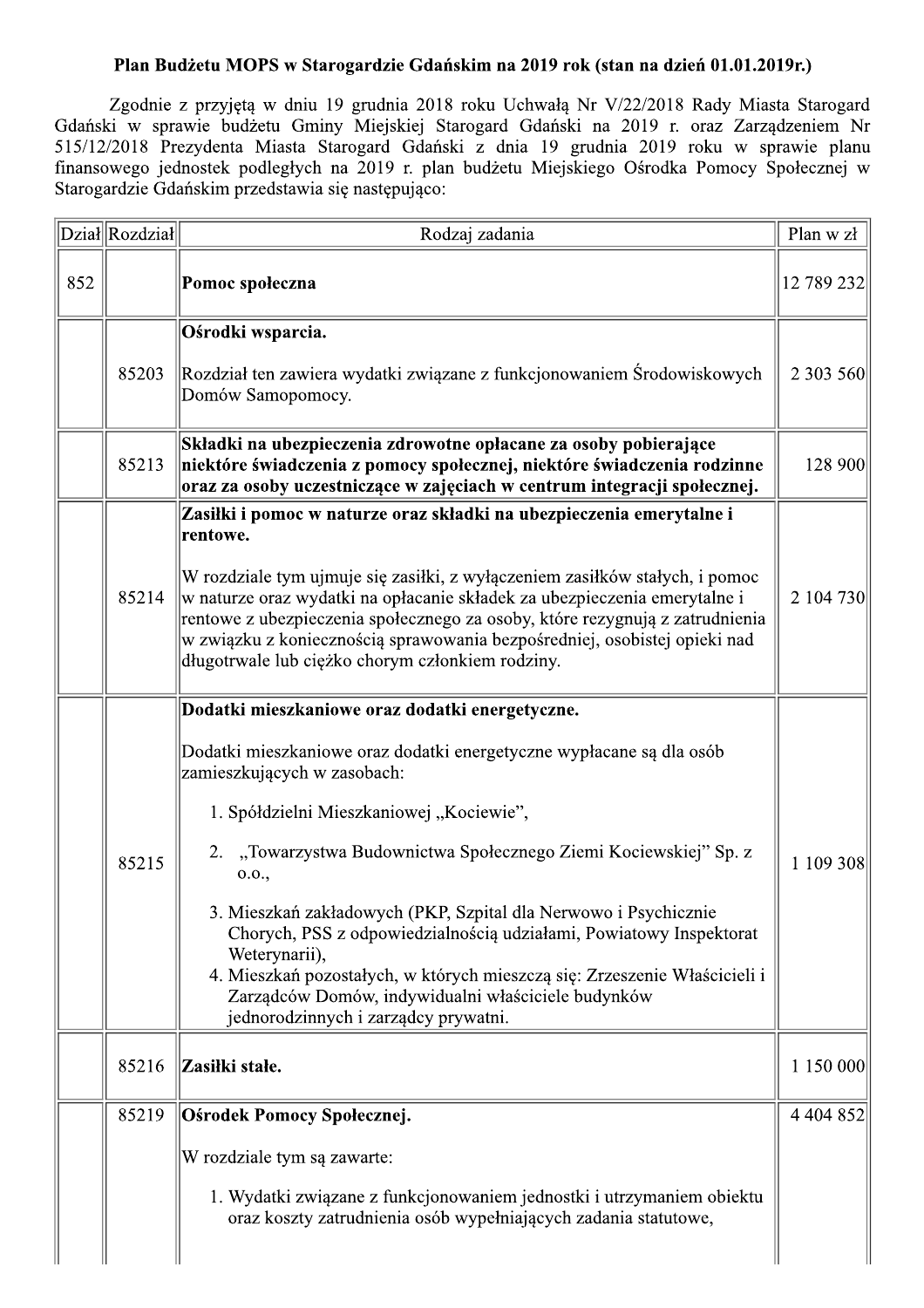|     |       | 2. Wynagrodzenia za sprawowanie opieki dla opiekunów prawnych, o<br>których mowa w art. 18 ust. 1 pkt 9 ustawy z dnia 12 marca 2004 r. o<br>pomocy społecznej.                                                                                                                                                                                                                                                                                                                                                                                                                                                                                                                                                                          |            |
|-----|-------|-----------------------------------------------------------------------------------------------------------------------------------------------------------------------------------------------------------------------------------------------------------------------------------------------------------------------------------------------------------------------------------------------------------------------------------------------------------------------------------------------------------------------------------------------------------------------------------------------------------------------------------------------------------------------------------------------------------------------------------------|------------|
|     | 85220 | Jednostki specjalistycznego poradnictwa, mieszkania chronione i ośrodki<br>interwencji kryzysowej                                                                                                                                                                                                                                                                                                                                                                                                                                                                                                                                                                                                                                       | 8 0 0 0    |
|     |       | Rozdział ten zawiera wydatki związane z funkcjonowaniem mieszkania<br>chronionego.                                                                                                                                                                                                                                                                                                                                                                                                                                                                                                                                                                                                                                                      |            |
|     | 85228 | Usługi opiekuńcze i specjalistyczne usługi opiekuńcze.<br>MOPS świadczy usługi opiekuńcze w podziale na:<br>1. Usługi opiekuńcze dla osób chorych somatycznie i niepełnosprawnych,<br>2. Specjalistyczne usługi opiekuńcze świadczone na podstawie przepisów o<br>ochronie zdrowia psychicznego.                                                                                                                                                                                                                                                                                                                                                                                                                                        | 794 030    |
|     | 85230 | Pomoc w zakresie dożywiania                                                                                                                                                                                                                                                                                                                                                                                                                                                                                                                                                                                                                                                                                                             | 610 000    |
|     | 85295 | Pozostała działalność<br>Rozdział obejmuje:<br>wydatki związane z funkcjonowaniem Dziennego Domu "SENIOR+"<br>1.<br>prace społecznie użyteczne<br>2.                                                                                                                                                                                                                                                                                                                                                                                                                                                                                                                                                                                    | 175 852    |
| 855 |       | Rodzina                                                                                                                                                                                                                                                                                                                                                                                                                                                                                                                                                                                                                                                                                                                                 | 46 338 500 |
|     | 85501 | Świadczenia wychowawcze                                                                                                                                                                                                                                                                                                                                                                                                                                                                                                                                                                                                                                                                                                                 | 25 500 000 |
|     | 85502 | Świadczenia rodzinne, świadczenie z funduszu alimentacyjnego oraz<br>składki na ubezpieczenia emerytalne i rentowe z ubezpieczenia<br>społecznego.<br>W rozdziale tym ujmuje się wydatki na:<br>1. Realizację świadczeń rodzinnych na podstawie przepisów o<br>świadczeniach rodzinnych,<br>2. Opłacanie składek na ubezpieczenie emerytalne i rentowe z<br>ubezpieczenia społecznego za osoby otrzymujące świadczenie<br>pielęgnacyjne na podstawie przepisów o systemie ubezpieczeń<br>społecznych,<br>3. Wydatki na realizację świadczeń z funduszu alimentacyjnego na<br>podstawie przepisów o pomocy osobom uprawnionym do alimentów,<br>4. Rozliczenia z tytułu zaliczki alimentacyjnej dokonywane po dniu 30<br>września 2008 r. | 18 600 000 |
|     | 85504 | 85504 Wspieranie rodziny.<br>W rozdziale tym ujmuje się:<br>wydatki na wspieranie rodziny, zgodnie z ustawą z dnia 9 czerwca 2011 r.<br>1.<br>o wspieraniu rodziny i systemie pieczy zastępczej, m.in. na asystentów<br>rodziny i rodziny wspierające;<br>wydatki na realizację świadczeń "Dobry Start"<br>2.                                                                                                                                                                                                                                                                                                                                                                                                                           | 2 103 500  |
|     | 85513 | Składki na ubezpieczenie zdrowotne opłacane za osoby pobierające<br>niektóre świadczenia rodzinne, zgodnie z przepisami ustawy o                                                                                                                                                                                                                                                                                                                                                                                                                                                                                                                                                                                                        | 135 000    |